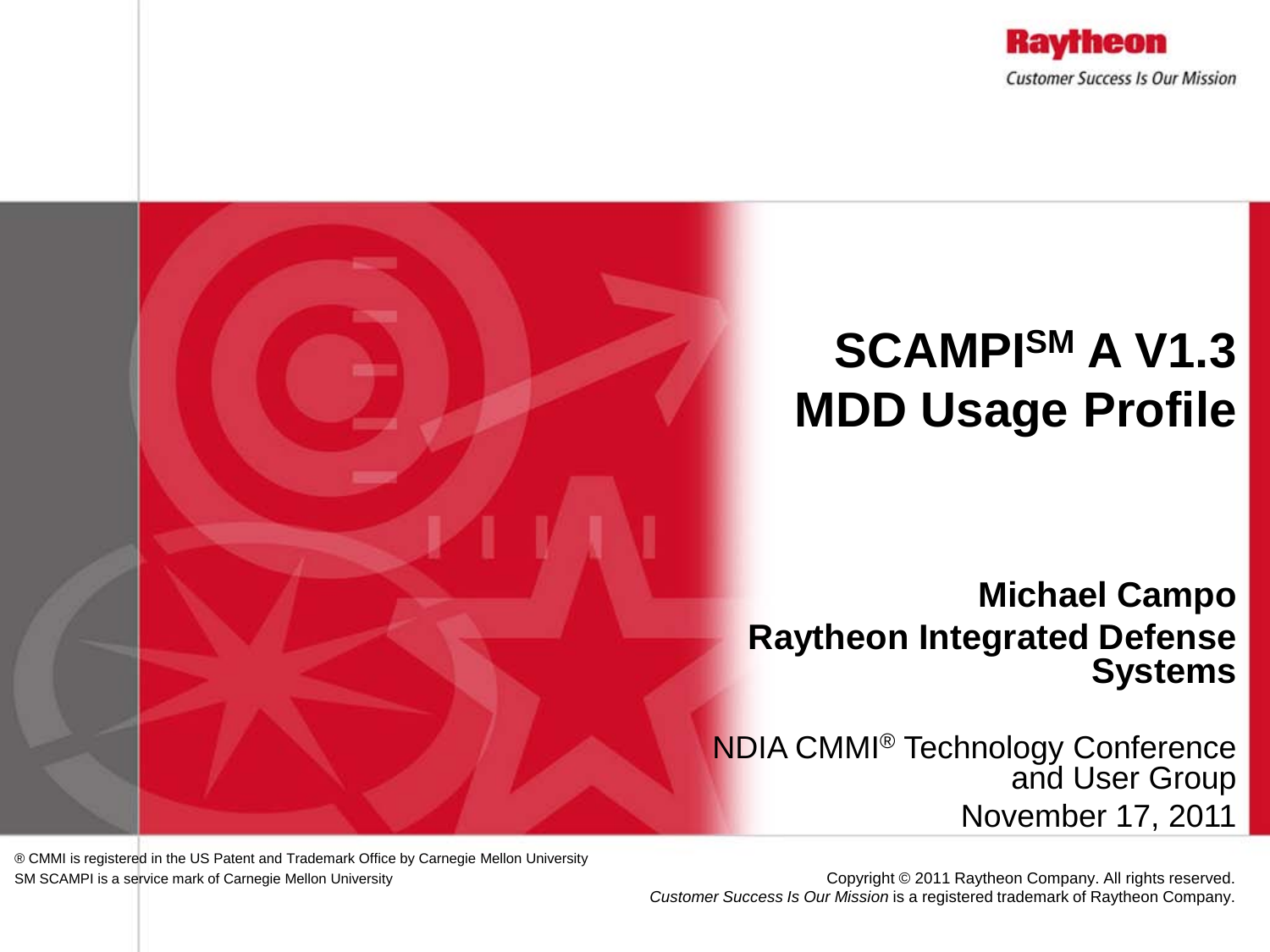

### **MDD V1.3 Glossary Definitions**

- **Basic unit**  A managed set of interrelated resources which delivers one or more products or services to a customer or end user and typically operates according to a plan (e.g., projects, work groups).
- **Sampling factor** organizational or work context that reflects meaningful differences in the way work is performed across different basic units within the organizational unit (e.g., size, location, customer).
- **Subgroup** Cluster of basic units that share common sampling factor alternatives and exhibit similar process implementations.
- **Support function**  An organizational group that provides products and/or services for a bounded set of activities needed by other portions of the organization (e.g., Configuration Management group, Quality Assurance group).
- **Organizational scope**  The collection of basic units and support functions that provides instantiations of practices used within, and representative of, an organizational unit.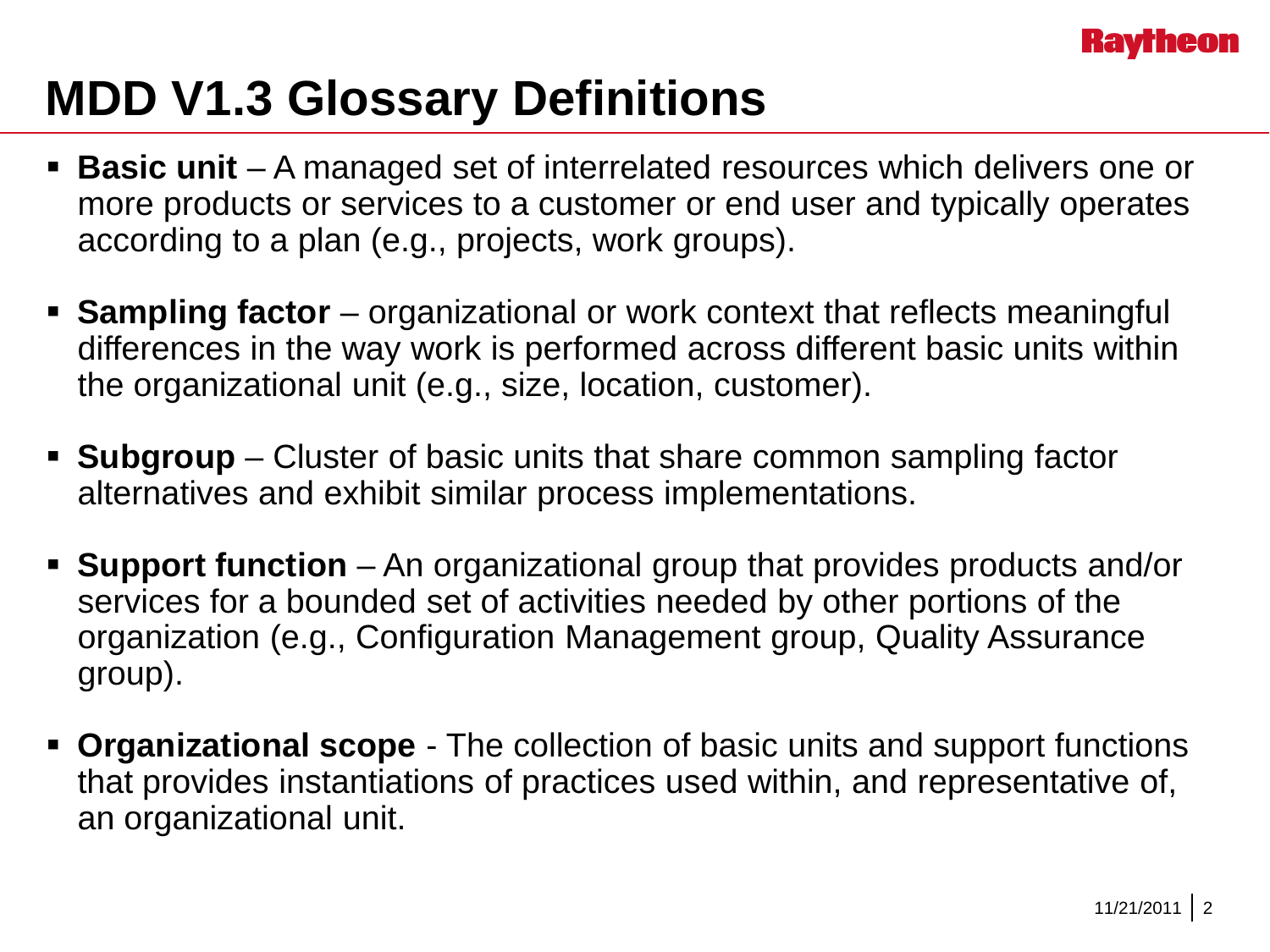

## **Sampling Factors in Action**

#### Determining Subgroups and Samples Example: BINDY Co.

- 1. Identify Sampling Factors
	- Location: Indianapolis, Boston
	- **Type of Work: new, maintenance**
	- Customer: DoD, commercial
- 2. Combine sample factors, sort basic units (BUs), determine min. sample
	- Minimum # of BUs per subgroup =  $#$  BUs in subgroup  $\times$  # subgroups) / total # BUs

|                  |                   |                    | Type of     |                 | # of BUs in  | # subgroups X # BUs | divided by total # | <b>Min. Number</b> |
|------------------|-------------------|--------------------|-------------|-----------------|--------------|---------------------|--------------------|--------------------|
| <b>BINDY Co.</b> |                   | <b>Location</b>    | <b>Work</b> | <b>Customer</b> | subgroup     | in subgroup         | <b>BUs</b>         | <b>Sampled</b>     |
|                  |                   | <b>Boston</b>      | new         | comm            | $\bf{0}$     | 0                   | 0.00               | $\bf{0}$           |
|                  | Subgroup 1        | <b>Boston</b>      | new         | <b>DoD</b>      | 4            | 20                  | 0.13               |                    |
|                  | Subgroup 2        | <b>Boston</b>      | maint       | comm            | 49           | 245                 | 1.64               |                    |
|                  |                   | <b>Boston</b>      | maint       | <b>DoD</b>      | $\mathbf{0}$ | $\mathbf{0}$        | 0.00               | $\bf{0}$           |
|                  | <b>Subgroup 3</b> | $\vert \vert$ Indy | new         | comm            |              | 25                  | 0.17               |                    |
|                  | Subgroup 4        | <b>Indy</b>        | new         | <b>DoD</b>      | 16           | 80                  | 0.54               |                    |
|                  |                   | Indy               | maint       | <b>comm</b>     | $\mathbf{0}$ | $\mathbf{0}$        | 0.00               | $\bf{0}$           |
|                  | Subgroup 5        | <b>Indy</b>        | maint       | <b>DoD</b>      | 75           | 375                 | 2.52               |                    |
| <b>Totals</b>    | 5                 |                    |             |                 | 149          |                     |                    | 8                  |

#### **#sampling factors => # subgroups => # BUs sampled**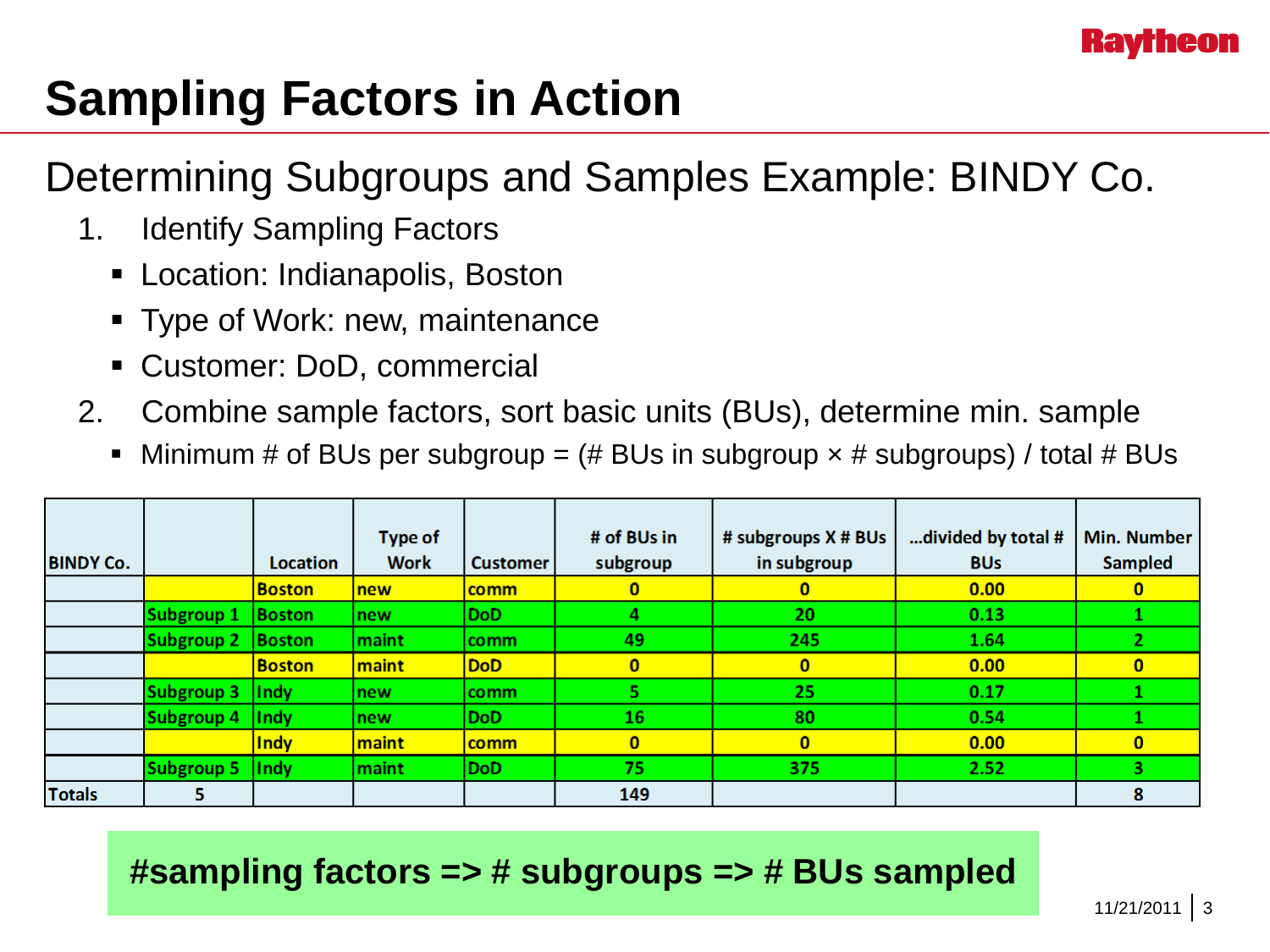

# **Outline**

- **Introduction**
- CMMI V1.3 Appraisals
- **Sampling Factors**
- **Subgroups**
- **Basic Units**
- **Support Functions**
- Organizational Unit Size
- Data Relationships
- SCAMPl Infrastructure Implications
- Comparing MDD V1.2 and MDD V1.3 CMMI V1.3 Appraisals
- Coda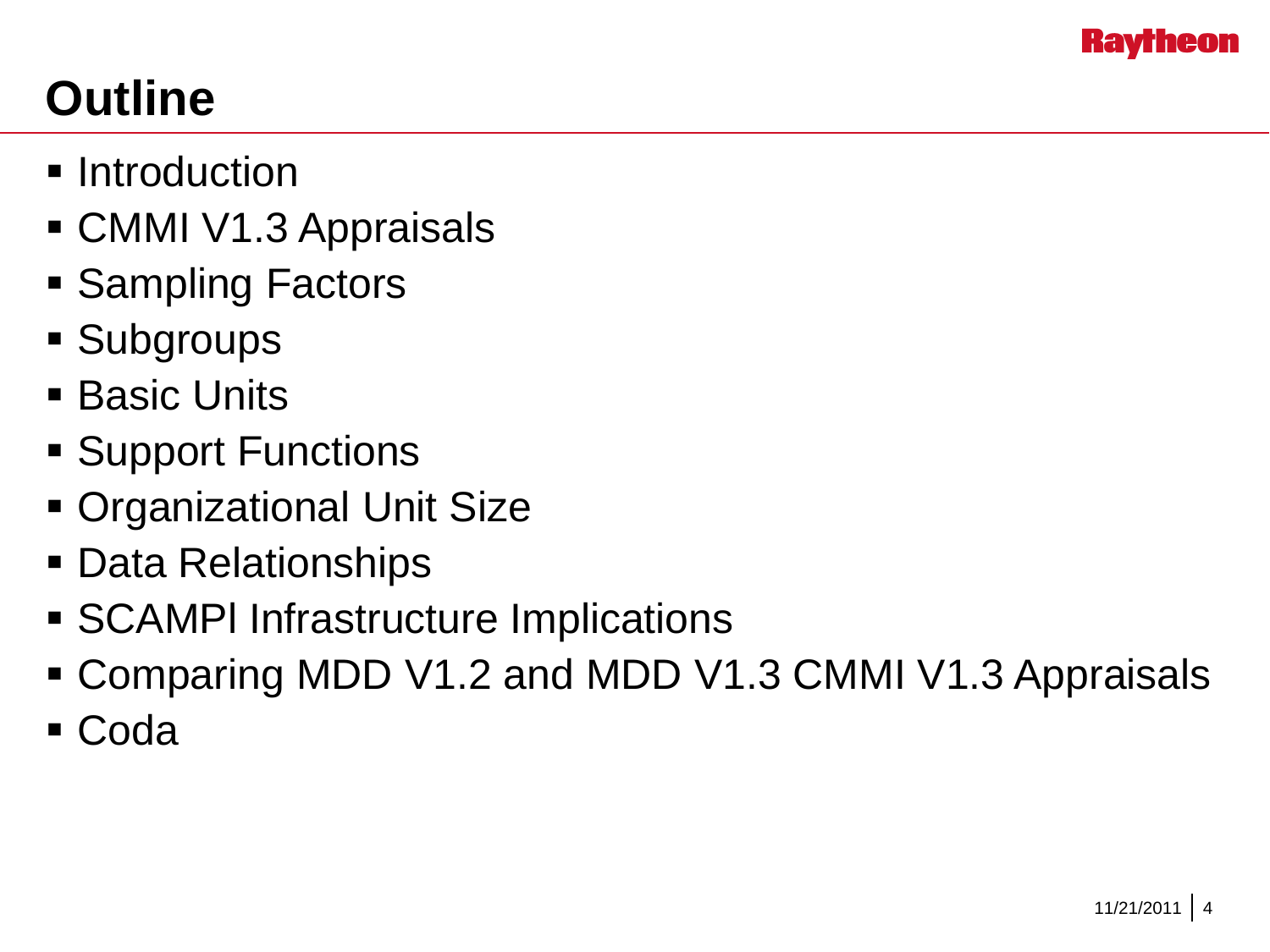

### **Introduction - Purpose**

- Understand adoption and usage of MDD V1.3
- **Provide guidance to future MDD V1.3 users**
- Ensure MDD V1.3 is working and being used as intended
- **IDENTIFY FORESO IN STRIP I** infrastructure implications based on usage within the community
	- MDD, SAS, PARS, ADS, Training Material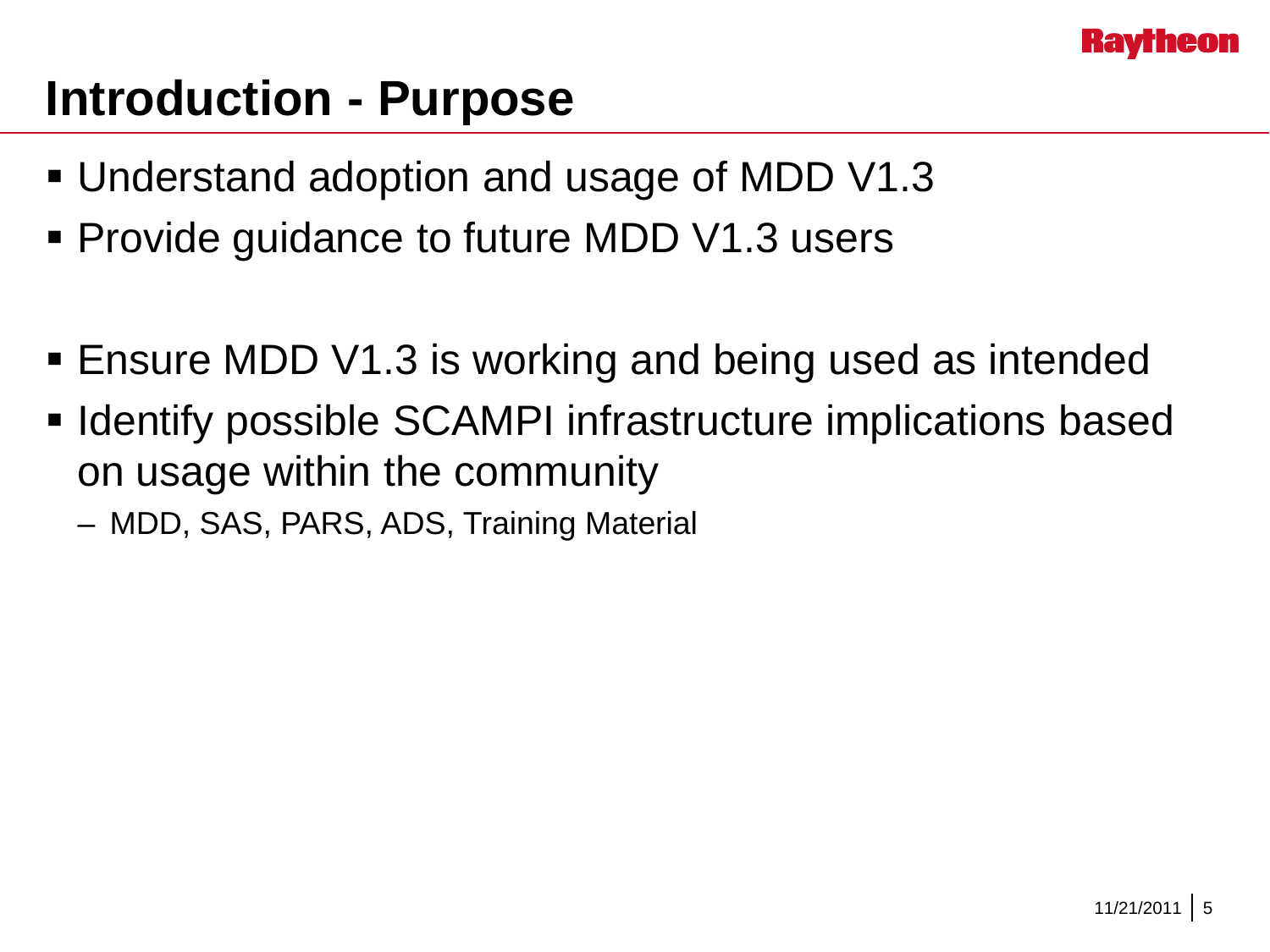

# **Introduction – Briefing Contents**

#### This briefing includes:

- MDD V1.3 Adoption
- Sampling Factor Analysis
- Subgroup Analysis
- Basic Unit Analysis
- Support Function Analysis
- Organizational Unit Analysis
- Data Relationships
- SCAMPI Infrastructure Implications
- Comparing MDD V1.2 and MDD V1.3 CMMI V1.3 Appraisals

#### Notes:

- All data comes from the SEI Published Appraisal Results Site (PARS)
- Data includes SCAMPI A appraisals posted to PARS by November 1, 2011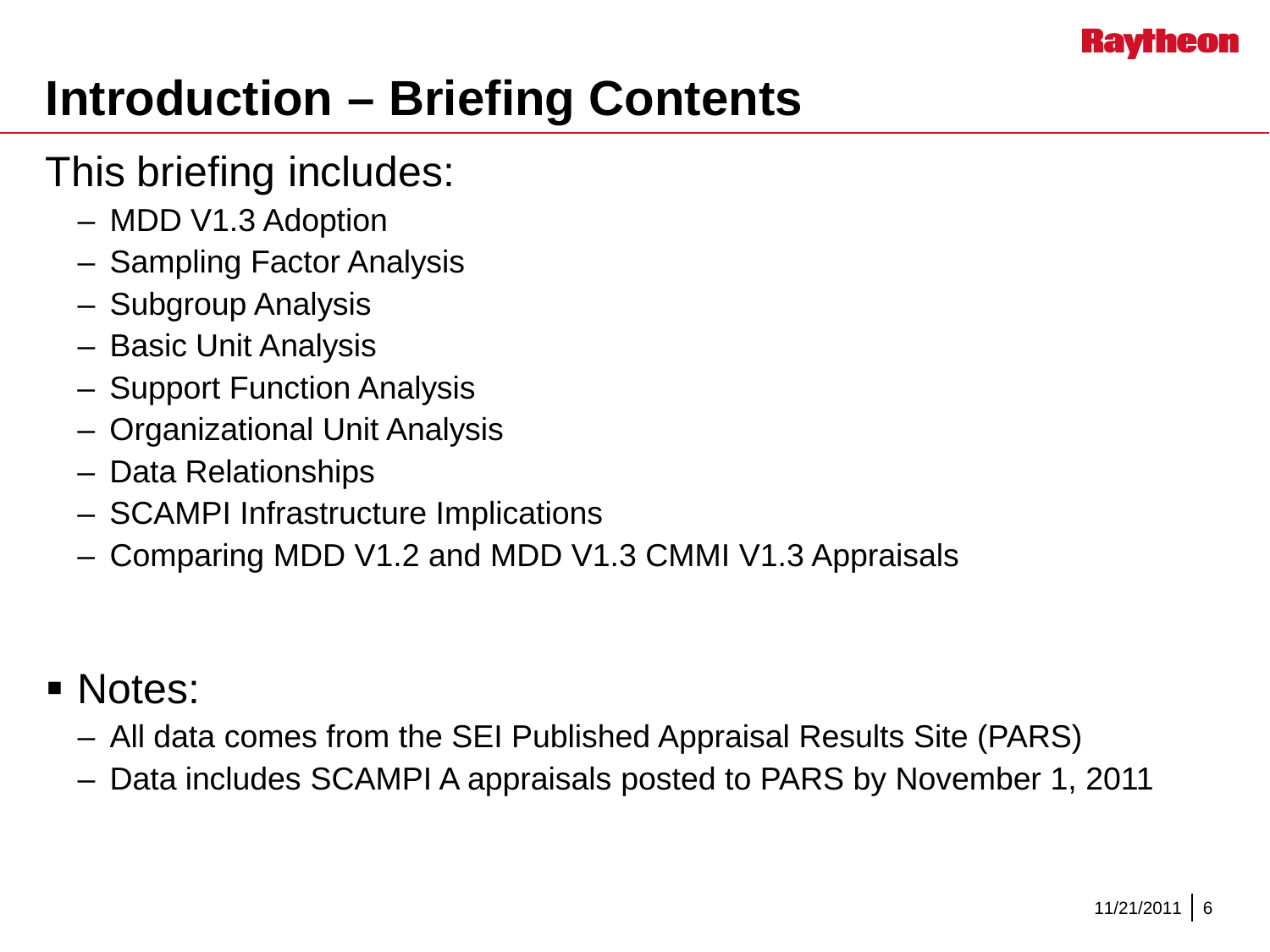#### **Raytheon**

### **MDD V1.3 Adoption Data**



|                               |              | Nov 2010   Dec 2010   Jan 2011 |          | Feb 2011   Mar 2011 |   |    | Apr 2011   May 2011 | Jun 2011 | <b>Jul 2011</b> | Aug 2011   Sep 2011 |    | Oct 2011     | total        |      |              | since MDD V1.3 release |
|-------------------------------|--------------|--------------------------------|----------|---------------------|---|----|---------------------|----------|-----------------|---------------------|----|--------------|--------------|------|--------------|------------------------|
| CMMI-DEV V1.3 MDD V1.2        | 0            |                                |          |                     |   | 12 | 15                  | 15       | 17              | 12                  | 14 |              | 100          | 73%  | 87           | 70%                    |
| CMMI-DEV V1.3 MDD V1.3        | 0            | 0                              | 0        |                     | 0 |    |                     | 4        |                 | 5                   | 13 |              | 37           | 27%  | 37           | 30%                    |
|                               |              |                                |          |                     |   |    |                     |          |                 |                     |    |              |              |      |              |                        |
| <b>CMMI-SVC V1.3 MDD V1.2</b> |              |                                | $\bf{0}$ | υ                   |   |    |                     |          |                 | 3                   | 3  | $\mathbf{0}$ | 19           | 79%  | 16           | 76%                    |
| <b>CMMI-SVC V1.3 MDD V1.3</b> | 0            | 0                              | 0        |                     | 0 |    |                     | 0        |                 |                     | 2  | 0            |              | 21%  | 5.           | 24%                    |
|                               |              |                                |          |                     |   |    |                     |          |                 |                     |    |              |              |      |              |                        |
| <b>CMMI-ACQ V1.3 MDD V1.2</b> | 0            | 0                              | o        |                     |   | O  |                     |          |                 | 0                   | 0  | $\mathbf{0}$ |              | 100% | $\mathbf{0}$ |                        |
| <b>CMMI-ACQ V1.3 MDD V1.3</b> | $\mathbf{0}$ | 0                              | 0        |                     | 0 |    |                     |          |                 | $\bf{0}$            | 0  | $\mathbf{0}$ | <sup>0</sup> | 0%   | $\mathbf{0}$ |                        |
|                               |              |                                |          |                     |   |    |                     |          |                 |                     |    |              |              |      |              |                        |
| Total CMMI V1.3 MDD V1.2      |              |                                |          |                     |   | 14 | 18                  | 19       | 18              | 15                  | 17 |              | 120          | 74%  | 103          | 71%                    |
| Total CMMI V1.3 MDD V1.3      | 0            |                                | O        |                     |   |    |                     |          | 10              | 6                   | 15 |              | 42           | 26%  | 42           | 29%                    |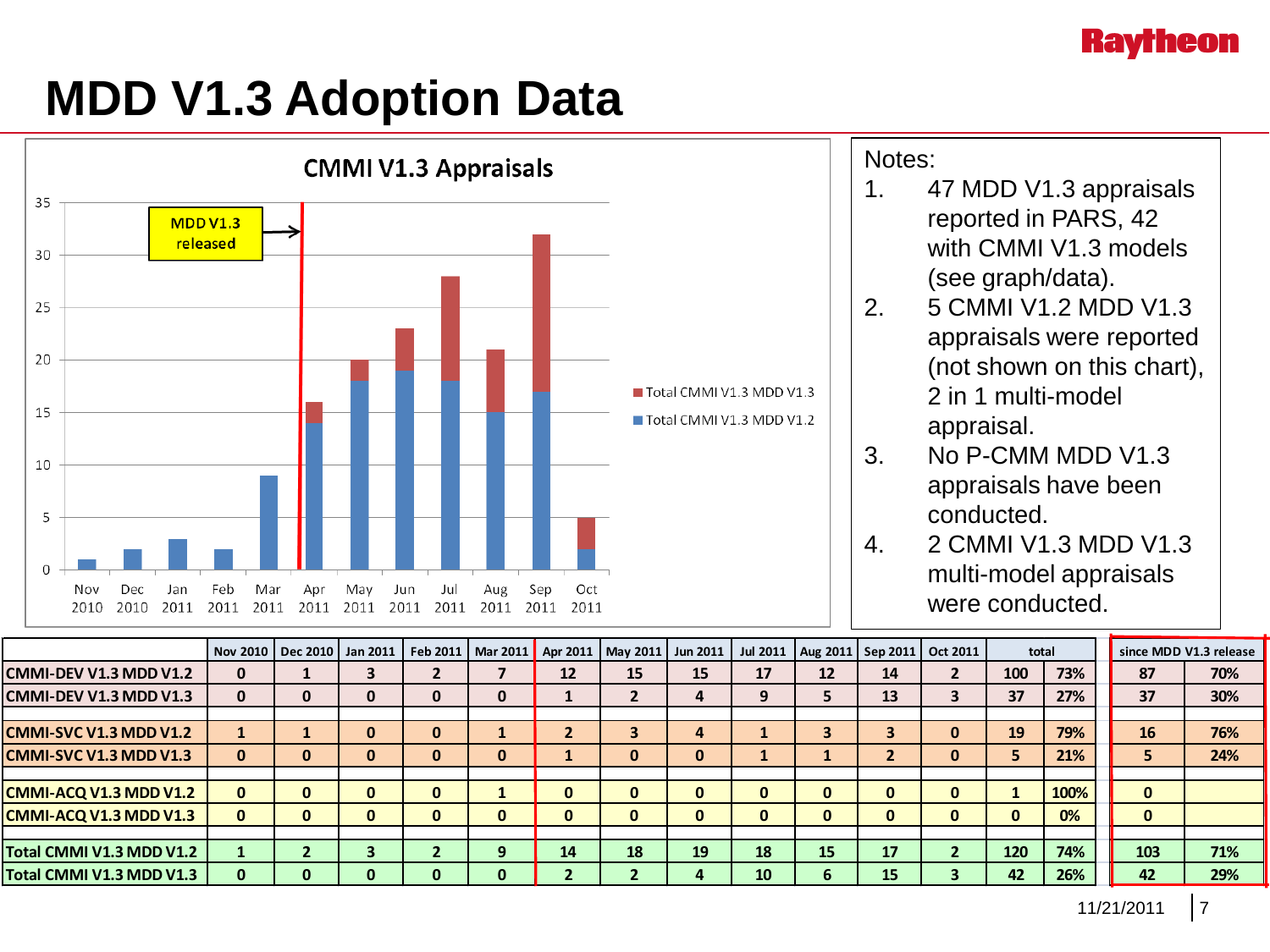#### **Kavrheon**

## **Sampling Factors**

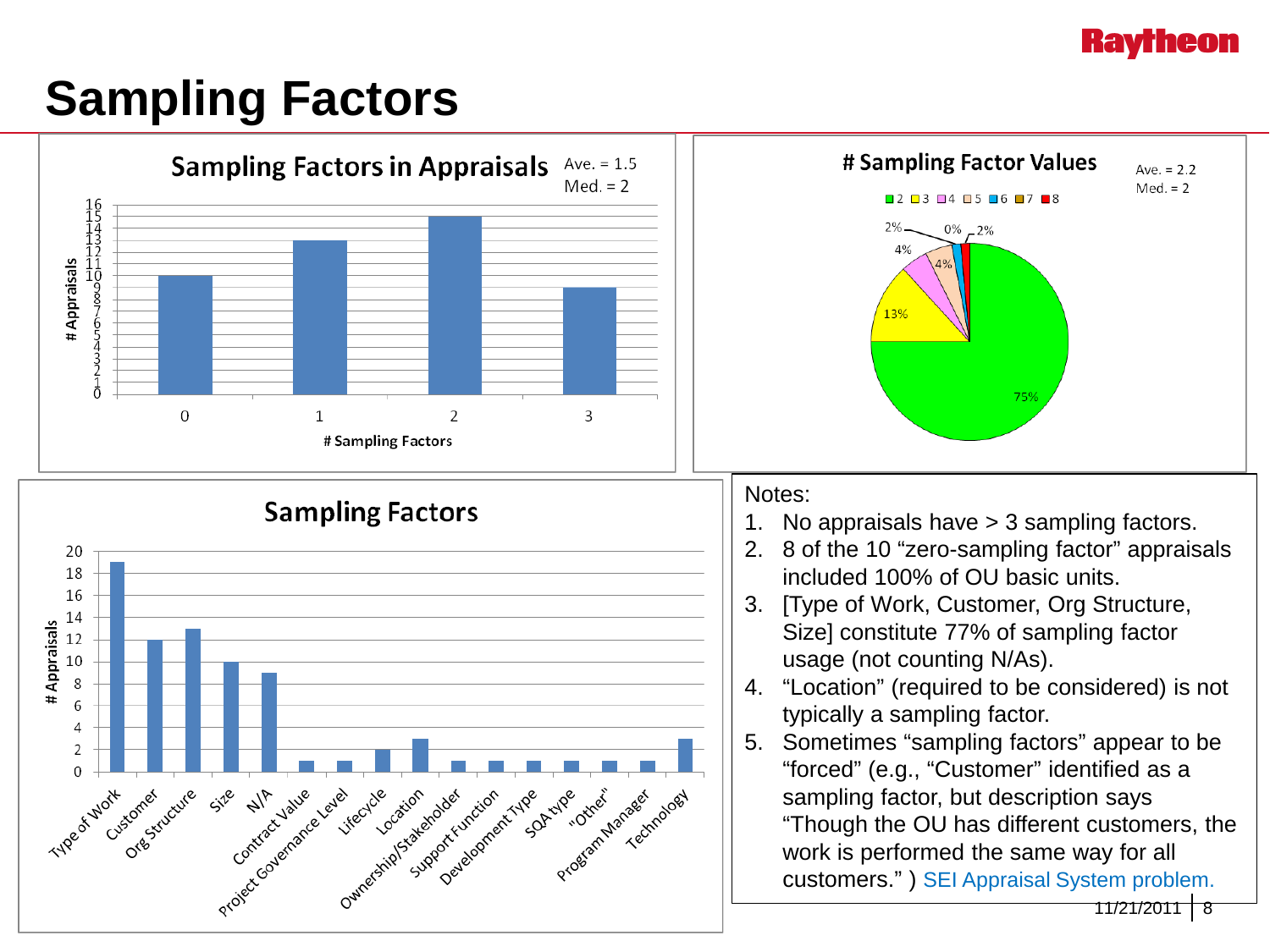# **Subgroups**



#### Notes:

- 1. If average #sampling factors  $= 2$  and average #sampling factor values  $= 2$ , an average of 3-4 subgroups seems reasonable.
- 2. One appraisal had 2 sampling factors, each with 2 sampling factor values, but only 1 subgroup. Questionable data: "forced" sampling factors.
- 3. In 5 appraisals, the #basic units in the organizational scope is less than the #subgroups. Questionable data: #basic units should be ≥ #subgroups (MDD Data Coverage Rule 1 for Basic Units).

• In 4 of the 5 appraisals, support functions (QA, HR, Training, EPG) were being called subgroups, and sometimes also called sampling factors and/or sampling factor values. Questionable data: MDD definition of subgroup is "Cluster of basic units that share common sampling factor alternatives…"

 $11/21/2011$  9 • In 1 "zero-sampling factor appraisal", 100% of the OU was contained in the organizational scope, and was segmented into "subgroups" that don't align with MDD usage of the term subgroup. Questionable data: misuse of the term subgroup.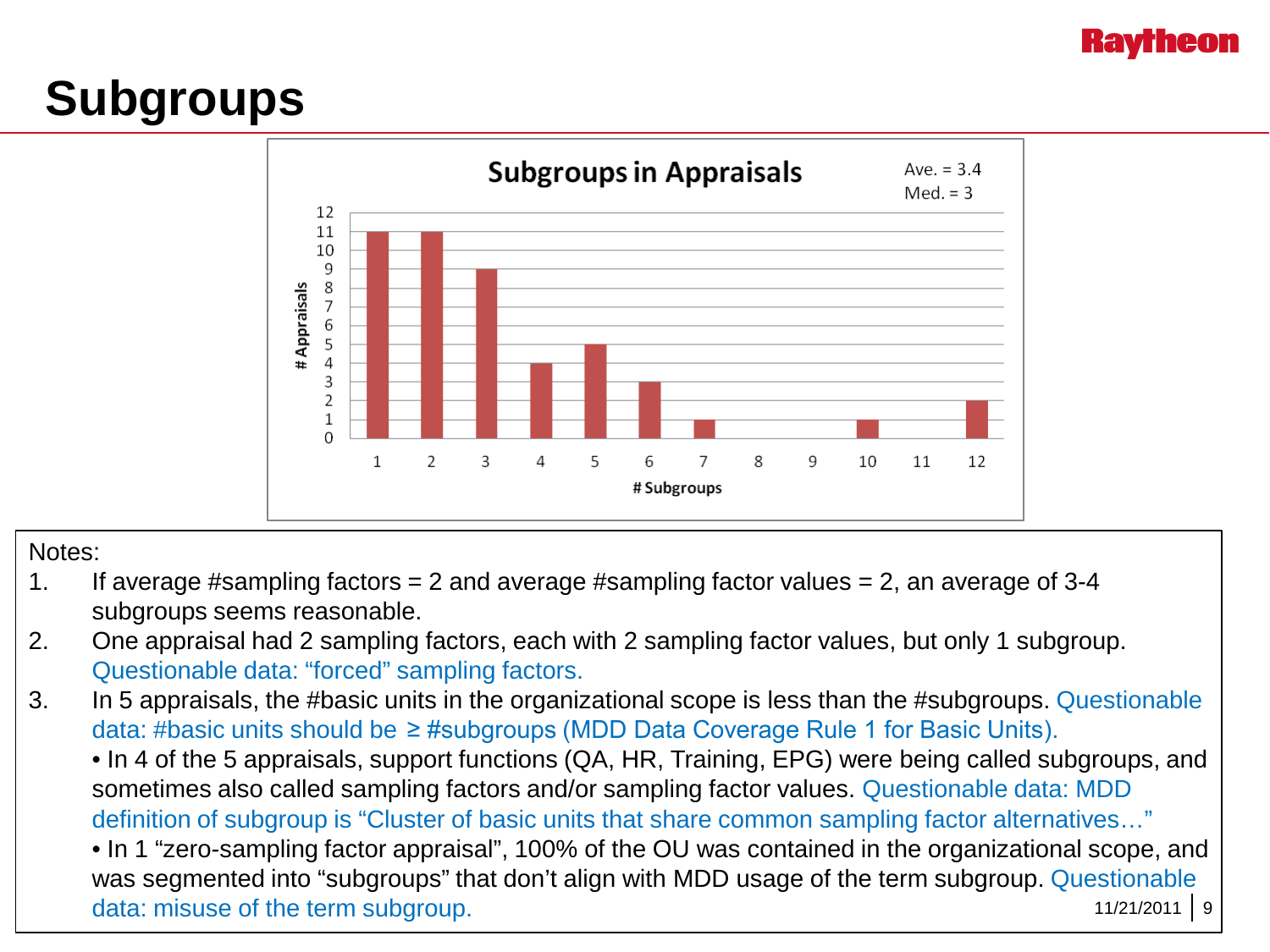### **Basic Units**



#### Notes:

- 1. If the average #subgroups = 3, then the average #basic units =  $4-5$  seems reasonable.
- 2. The "18 basic unit" example was a large organization (2000+), with 6 subgroups, some of which contained as many as 100 basic units).
- 3. The "19 basic unit" example was a small (< 100) organization whose appraisal also contained 5 support functions and 6 subgroups. 15 basic units had just 1 person each. 4 of the 5 support functions had just 2 people each.
- 4. The "20 basic unit example" was a large organization (2000+) that chose to broaden OU coverage beyond MDD V1.3 minimum requirements in order to include projects of strategic importance and to include projects from various locations even though location was not considered a sampling factor.
- 5. 47% of appraisals still have 3 or fewer basic units (an MDD V1.2 concern).

11/21/2011 10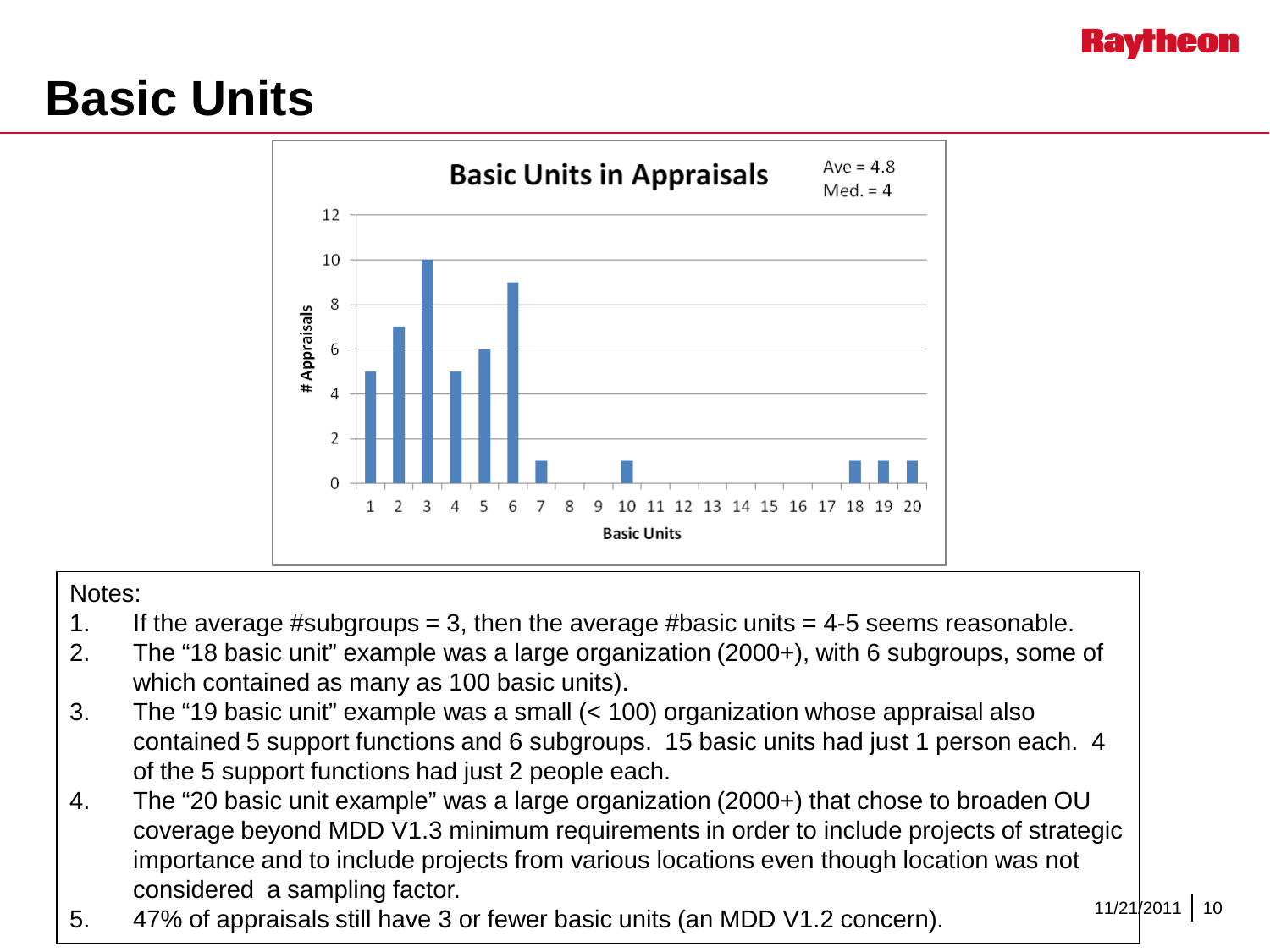#### **Hav**

# **Support Functions**



#### Notes:

- 1. Type of support function is not always entered into PARS (sensitive). 29 appraisals contained some identifying information about the support functions.
- 2. QA, CM, Training, and EPG are the most common support functions.
- 3. MA identified as a support function 3 times.
- 4. In some cases, support functions were being called subgroups, and sometimes also called sampling factors and/or sampling factor values. Questionable data.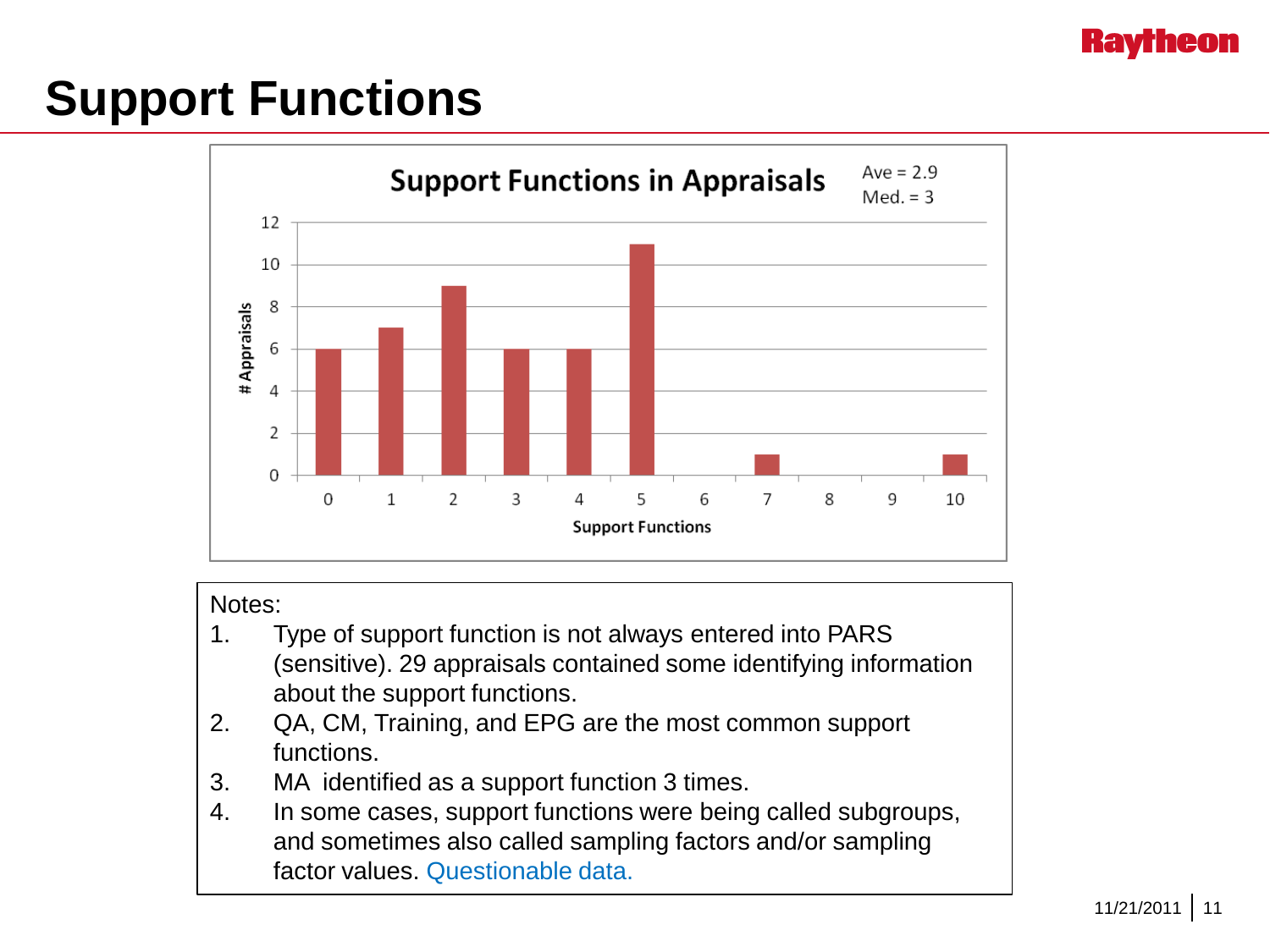#### **Ravrheon**

## **Organizational Unit Size**

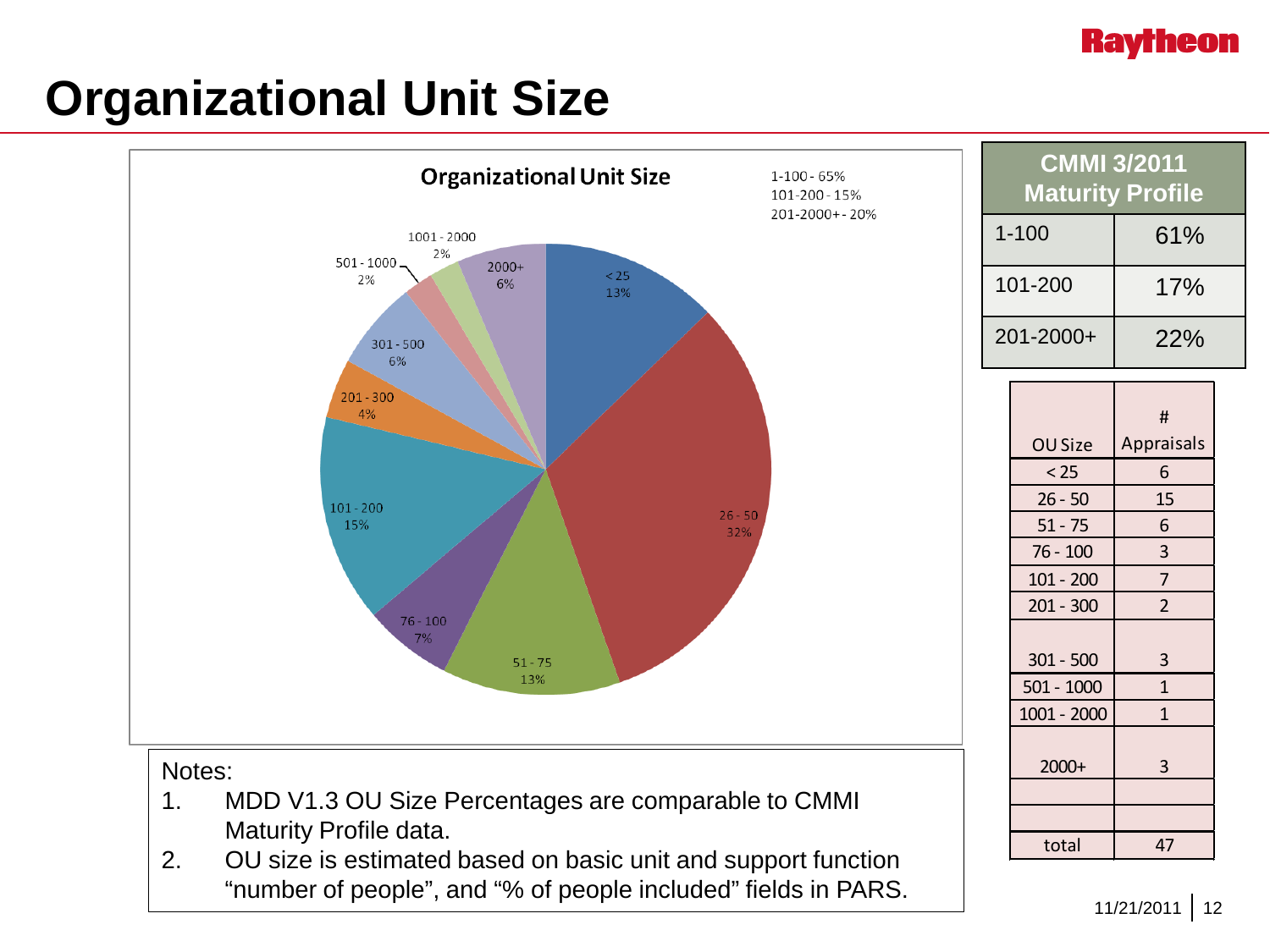

### **Data Relationships (1 of 4)**

**#Sampling Factors and #Basic Units = f(OU Size )?…too early to tell. Current data does not show a relationship.**

|                | #                       |                                  |                |                |                |                |                |                         |  |                         |                                  |  |              |                |                |  |    |    |                |                         |                |                |   |   |              |              |                         |   |                         |   |                         |
|----------------|-------------------------|----------------------------------|----------------|----------------|----------------|----------------|----------------|-------------------------|--|-------------------------|----------------------------------|--|--------------|----------------|----------------|--|----|----|----------------|-------------------------|----------------|----------------|---|---|--------------|--------------|-------------------------|---|-------------------------|---|-------------------------|
| <b>OU Size</b> | <b>Appraisals</b>       | # Sampling Factors in Appraisals |                |                |                |                |                |                         |  |                         | <b>Basic Units in Appraisals</b> |  |              |                |                |  |    |    |                |                         |                |                |   |   |              |              |                         |   |                         |   |                         |
| $25$           | 6                       | 0                                |                | 0              |                | 0              | $\mathbf 0$    |                         |  |                         |                                  |  |              |                |                |  | י  |    | $\mathbf{2}$   | 3                       | 1              | 1              |   |   |              |              |                         |   |                         |   |                         |
| $26 - 50$      | 15                      | $\mathbf{0}$                     | $\overline{2}$ | 2 <sup>1</sup> | $\overline{2}$ |                | 1              |                         |  | $\overline{\mathbf{3}}$ | 2 <sup>1</sup>                   |  | $\mathbf{2}$ | $\overline{2}$ | $\overline{2}$ |  |    | 4  | 3 <sup>1</sup> | $\overline{\mathbf{3}}$ | $\overline{2}$ | $\overline{2}$ | 6 | 6 | $\mathbf{2}$ | $\mathbf{3}$ | $\overline{\mathbf{3}}$ | 5 | $\overline{\mathbf{3}}$ | 4 | $\overline{\mathbf{3}}$ |
| $51 - 75$      | 6                       | $\overline{2}$                   | 0              | 3              |                | $\overline{2}$ | $\mathbf{1}$   |                         |  |                         |                                  |  |              |                |                |  | 3  | 5. | 19             | 6                       | 4              | 4              |   |   |              |              |                         |   |                         |   |                         |
| $76 - 100$     | $\overline{\mathbf{3}}$ | $\overline{\phantom{a}}$         | $\bf{0}$       | $\overline{2}$ |                |                |                |                         |  |                         |                                  |  |              |                |                |  | 3  |    | $\overline{7}$ |                         |                |                |   |   |              |              |                         |   |                         |   |                         |
| $101 - 200$    |                         | 3                                | 3              | 3              | $\overline{2}$ | 3              | $\overline{2}$ | $\overline{\mathbf{3}}$ |  |                         |                                  |  |              |                |                |  | 6  | 6  | 5.             | 6                       | 6              | $\overline{2}$ | 5 |   |              |              |                         |   |                         |   |                         |
| $201 - 300$    | $\overline{2}$          | $\overline{2}$                   |                |                |                |                |                |                         |  |                         |                                  |  |              |                |                |  | 4  | 5  |                |                         |                |                |   |   |              |              |                         |   |                         |   |                         |
| $301 - 500$    | 3                       | 3                                |                | $\mathbf{0}$   |                |                |                |                         |  |                         |                                  |  |              |                |                |  | 6  | 6  | 3              |                         |                |                |   |   |              |              |                         |   |                         |   |                         |
| 501 - 1000     |                         | $\mathbf{0}$                     |                |                |                |                |                |                         |  |                         |                                  |  |              |                |                |  | 5  |    |                |                         |                |                |   |   |              |              |                         |   |                         |   |                         |
| 1001 - 2000    |                         |                                  |                |                |                |                |                |                         |  |                         |                                  |  |              |                |                |  | 10 |    |                |                         |                |                |   |   |              |              |                         |   |                         |   |                         |
| $2000+$        | $\mathbf{3}$            | ÷                                | າ              | 0              |                |                |                |                         |  |                         |                                  |  |              |                |                |  | 20 | 18 | $\overline{2}$ |                         |                |                |   |   |              |              |                         |   |                         |   |                         |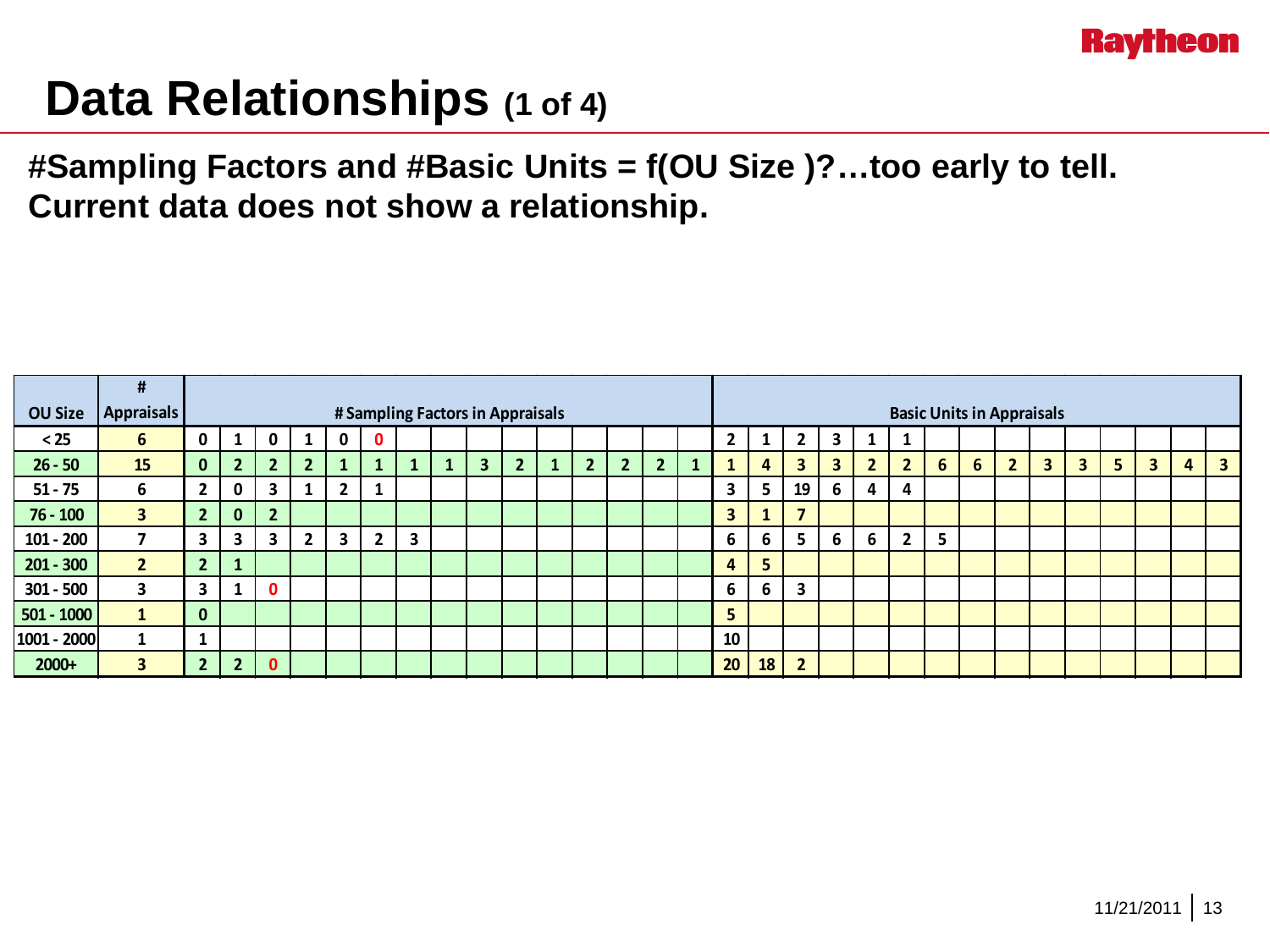

### **Data Relationships (2 of 4)**

#### **#Basic Units = f(#Sampling Factors)?…too early to tell.**

- #Basic Units appears to be rising as #Sampling Factors rises
- Nominally #Subgroups = f(#sampling factors, #sampling factor values) and #Basic Units = f(#Subgroups).

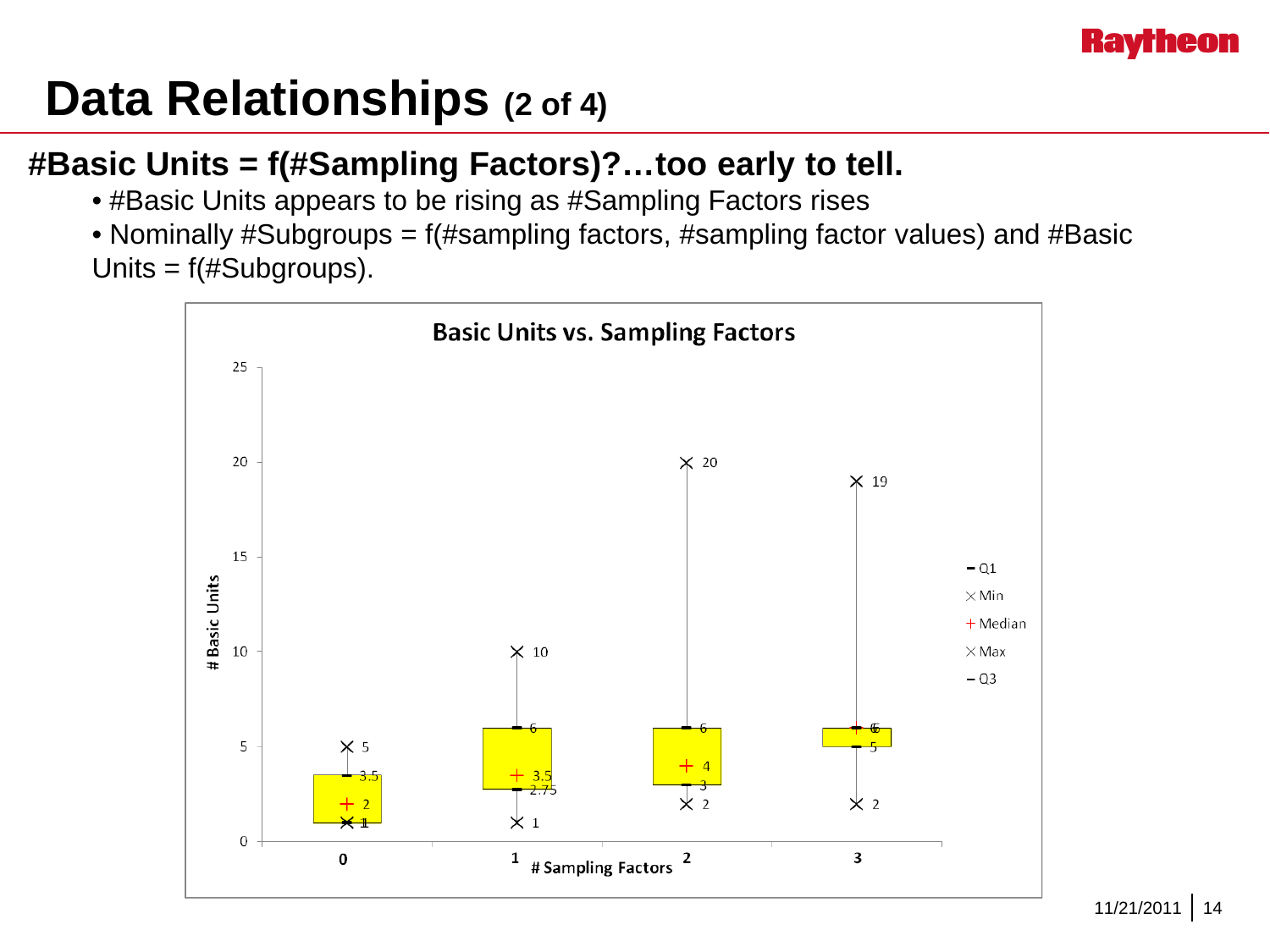

### **Data Relationships (3 of 4)**

#### **#Basic Units = f(#Subgroups)?**

• Nominally #Subgroups = f(#sampling factors, #sampling factor values) and #Basic Units = f(#Subgroups)…

•Data in red are questionable

- **In 5 appraisals, the #Basic Units in the organizational scope is smaller than the #Subgroups.**
- •**Coverage Rule 1 for Basic Units: For each subgroup, both artifacts and affirmations shall be provided for at least one basic unit for every process area implemented by basic units in the subgroup.**

•**2 appraisals have 2 sampling factors but only 1 subgroup. Questionable data – forced sampling factor.**

|                         |                         | Basic                   | Average Median |                |
|-------------------------|-------------------------|-------------------------|----------------|----------------|
| <b>Sampling Factors</b> | Subgroups               | Units                   | (BUs)          | (BUs)          |
| $\overline{0}$          | $\mathbf{1}$            | 1                       | 2.3            | $\overline{2}$ |
| $\mathbf 0$             | $\mathbf{1}$            | 5                       |                |                |
| $\mathbf 0$             | $\mathbf{1}$            | $\overline{2}$          |                |                |
| $\mathbf{1}$            | $\mathbf{1}$            | $\mathbf{1}$            |                |                |
| 0                       | $\mathbf{1}$            | $\overline{2}$          |                |                |
| $\mathbf 0$             | $\mathbf{1}$            | $\mathbf{1}$            |                |                |
| $\overline{2}$          | $\mathbf{1}$            | 5                       |                |                |
| $\overline{0}$          | $\mathbf{1}$            | 3                       |                |                |
| $\mathbf 0$             | $\mathbf{1}$            | $\overline{2}$          |                |                |
| $\mathbf 0$             | $\overline{1}$          | $\overline{1}$          |                |                |
| $\overline{2}$          | $\overline{1}$          | $\overline{a}$          |                |                |
| 0                       | $\overline{\mathbf{c}}$ | 5                       | 4.3            | $\overline{3}$ |
| $\overline{1}$          | $\overline{2}$          | 10                      |                |                |
| $\mathbf{1}$            | $\overline{2}$          | $\overline{2}$          |                |                |
| $\overline{2}$          | $\overline{\mathbf{c}}$ | 3                       |                |                |
| $\overline{1}$          | $\overline{\mathbf{c}}$ | 6                       |                |                |
| $\overline{1}$          | $\overline{\mathbf{c}}$ | 3                       |                |                |
| $\mathbf{1}$            | $\overline{2}$          | 3                       |                |                |
| $\mathbf{1}$            | $\overline{2}$          | 5                       |                |                |
| $\overline{1}$          | $\overline{2}$          | $\overline{\mathbf{4}}$ |                |                |
| $\overline{1}$          | $\overline{2}$          | 3                       |                |                |
| $\overline{2}$          | $\overline{2}$          | 3                       |                |                |
| $\mathbf{1}$            | 3                       | $\overline{2}$          | 3.6            | 3              |
| $\overline{2}$          | 3                       | 3                       |                |                |
| $\overline{2}$          | 3                       | 4                       |                |                |
| 2                       | 3                       | 3                       |                |                |
| $\overline{2}$          | 3                       | 3                       |                |                |
| $\overline{\mathbf{c}}$ | 3                       | 4                       |                |                |
| $\overline{2}$          | 3                       | 3                       |                |                |
| $\overline{\mathbf{c}}$ | 3                       | $\overline{\mathbf{4}}$ |                |                |
| 3                       | 3                       | 6                       |                |                |
| $\mathbf{1}$            | 4                       | 6                       |                |                |
| 3                       | 4                       | 5                       |                |                |
| 3                       | 4                       | 5                       |                |                |
| $\overline{\mathbf{c}}$ | 4                       | 4                       |                |                |
| $\mathbf 0$             | 5                       | $\mathbf{1}$            | 5              | 6              |
| $\mathbf{1}$            | 5                       | 6                       |                |                |
| $\overline{1}$          | 5                       | 6                       |                |                |
| 3                       | 5                       | 6                       |                |                |
| 3                       | 5                       | 6                       |                |                |
| 3                       | 6                       | $\overline{2}$          |                |                |
| $\overline{2}$          | 6                       | 18                      |                |                |
| 2                       | 6                       | 7                       |                |                |
| $\overline{2}$          | $\overline{7}$          | $\overline{6}$          |                |                |
| 3                       | 10                      | 6                       |                |                |
| 2                       | 12                      | 20                      |                |                |
| 3                       | 12                      | 19                      |                |                |

11/21/2011 15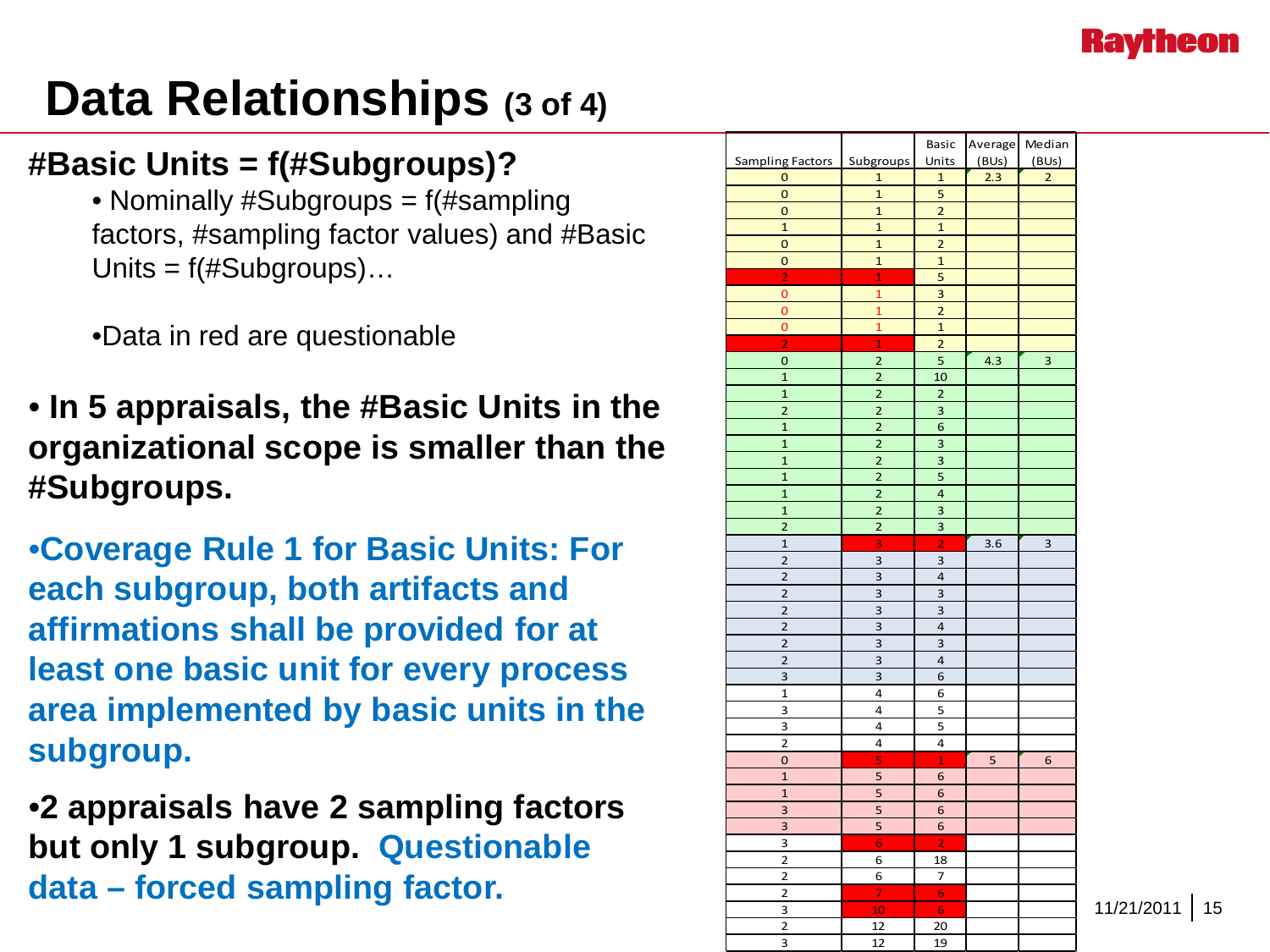

### **Data Relationships (4 of 4)**

#### **#Basic Units = f(#Subgroups)**

With questionable data removed, a reasonably strong relationship emerges

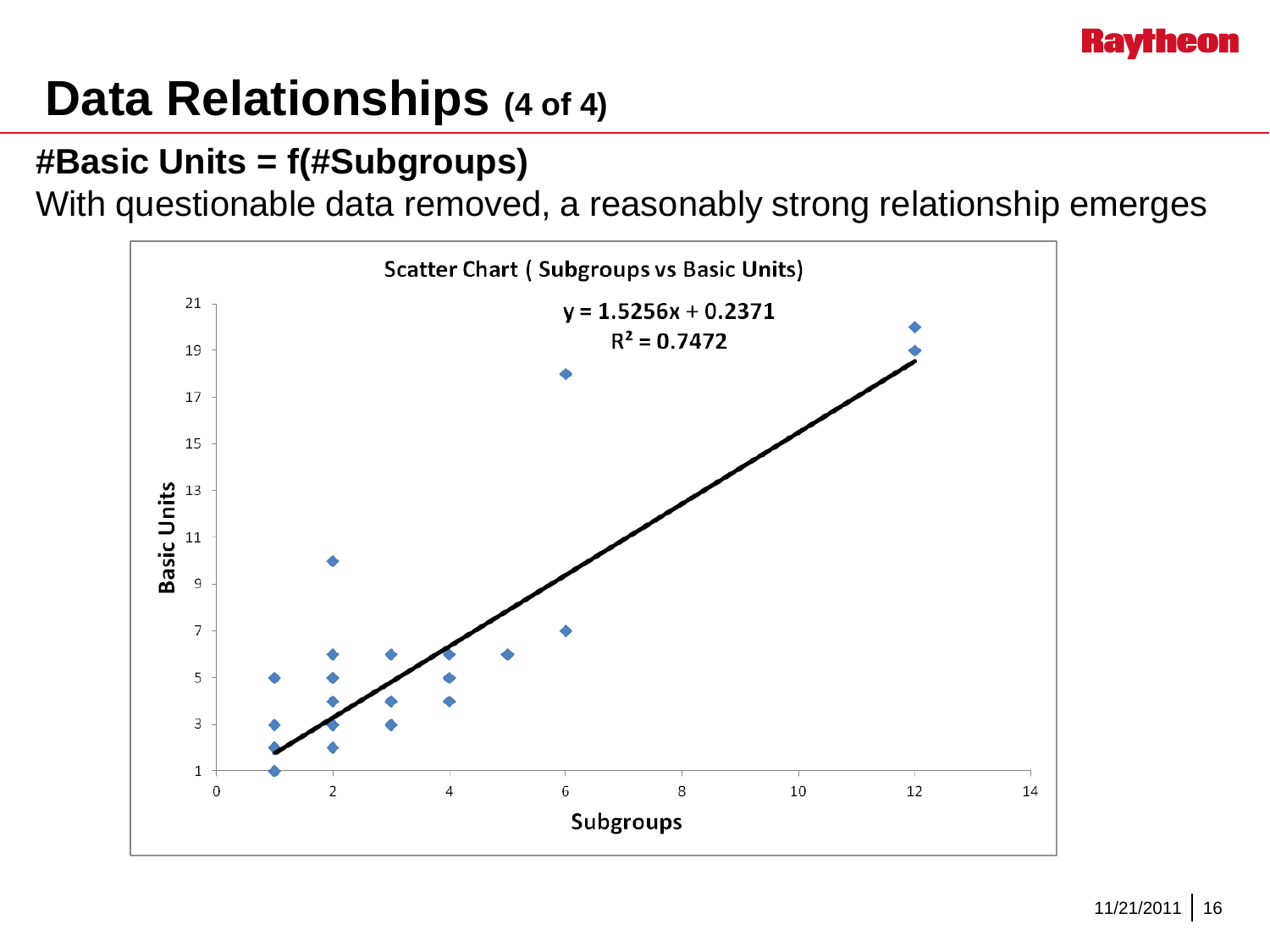# **SCAMPI Infrastructure Implications (1 of 2)**

#### Possible MDD changes

- If "location" continues to be a little-used sampling factor, consider removing it from list of mandatory sampling factors to be considered.
- The MDD does not address "zero-sampling factor" appraisals.
	- Using the MDD definition of subgroup ("Cluster of basic units that share common sampling factor alternatives…"), zero sampling factors implies #subgroups = 0…
	- …but if #subgroups = 0, there are no minimum basic unit sampling requirements in the MDD.
	- Most "zero-sampling factor" appraisals shows #subgroups = 1, but one case = 5 and another = 2.
	- Recommendation:
		- Amend the definition of "subgroups" to allow for cases where there are no meaningful differences in the entire OU process implementation (i.e., #sampling factors = 0).
		- Note that if #sampling factors=0, #subgroups=1 (i.e., the "subgroup" is the whole OU).
- Clarification appears to be needed in the MDD (or training material or a bulletin) on the usage of sampling factors, subgroups, basic units, and support functions
	- Support functions are not subgroups.
	- Sampling factors should not be "forced" to create subgroups.
	- The #basic units should be  $\geq$  the #subgroups (per Coverage Rule 1 for Basic Units).
	- $-$  If #sampling factors = 0, #subgroups = 1.
	- $-$  If #sampling factors > 0, #subgroups ≥ 2 (because each sampling factor has at least 2 values).
- Need to keep watching key data relationships to ensure MDD is working as intended (Sampling Factors, Subgroups, Basic Units, OU Size...) 11/21/2011 17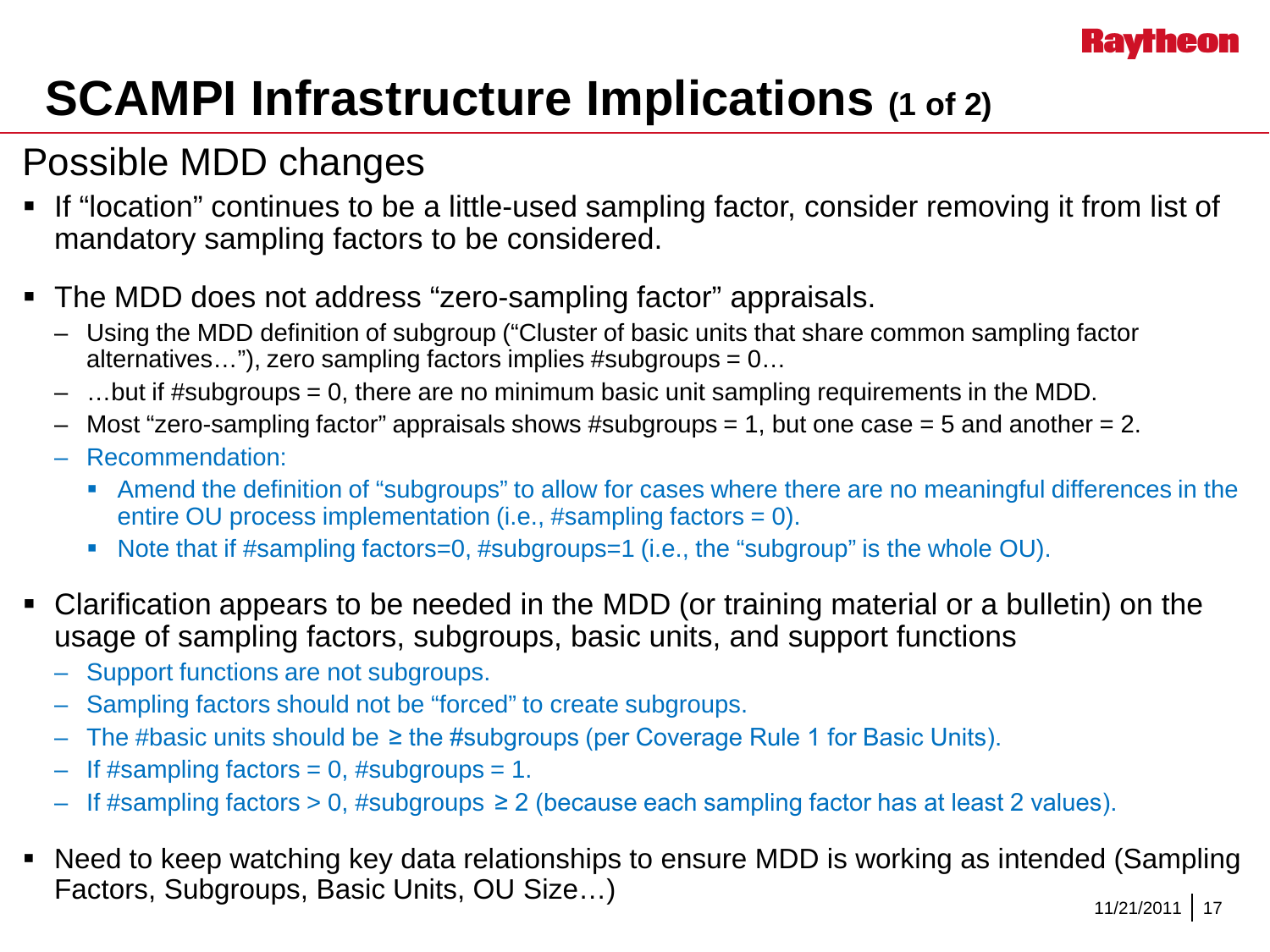# **SCAMPI Infrastructure Implications (2 of 2)**

#### SAS/PARS/ADS

- Use recommended guidance for "zero-sampling factor" appraisals.
	- If #sampling factors=0, #subgroups=1 (i.e., the "subgroup" is the whole OU).
	- SAS Workaround
		- Set #subgroups  $= 1$
		- I Identify 1 sampling factor with 2 values (all basic units, no basic units)
- May need some cross-checking of data
	- Several data entries appear questionable:
		- One entry has 2 sampling factors, each with 2 sampling factor values, but only 1 subgroup.
		- One entry has 6 subgroups but only two basic units.
	- The #basic units should be ≥ the #subgroups (per Coverage Rule 1 for Basic Units).
	- If #sampling factors > 0, then
		- the #values for each sampling factor  $\geq 2...$
		- $\blacksquare$  and #subgroups  $\geq 2...$
		- and #basic units  $\geq 2$ .
		- For example, an OU identifies only 1 sampling factor, containing 2 values:
			- Customer (commercial, military)
			- $-$  Subgroup 1 = commercial, with at least one basic unit in the organizational scope
			- $-$  Subgroup 2 = military, with at least one basic unit in the organizational scope
- The ability to filter PARS data by "Appraisal Method" would facilitate analysis.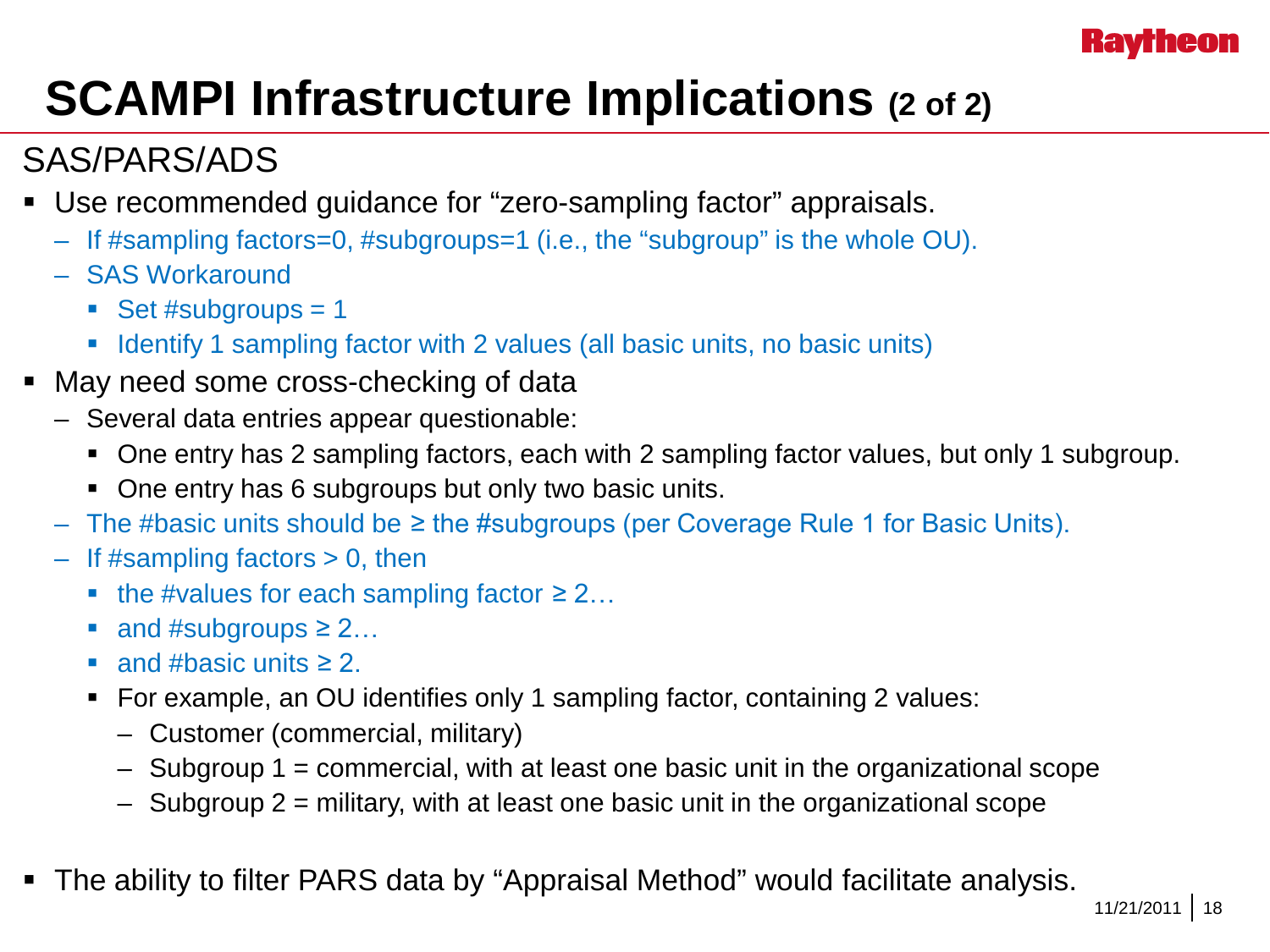### **Comparing MDD V1.2 and MDD V1.3 CMMI V1.3 Appraisals (1 of 2)**



#### Notes:

- 1. Total data include 120 MDD V1.2 appraisals and 42 MDD V1.3 appraisals.
- 2. Distribution of Basic Units in MDD V1.3 CMMI V1.3 appraisals is more even than MDD V1.2, which spikes at 3 Basic Units.
- 3. Percentage of CMMI V1.3 appraisals with ≤ 3 Basic Units is virtually the same for MDD V1.3 (45%) and MDD V1.2 (43%).
- 4. CMMI V1.3 appraisals with ≤ 3 Basic Units sampled (52 MDD V1.2 data points, 19 MDD V1.3 data points) have comparable OU coverage percentage using MDD V1.2 or MDD V1.3 (difference is not statistically significant).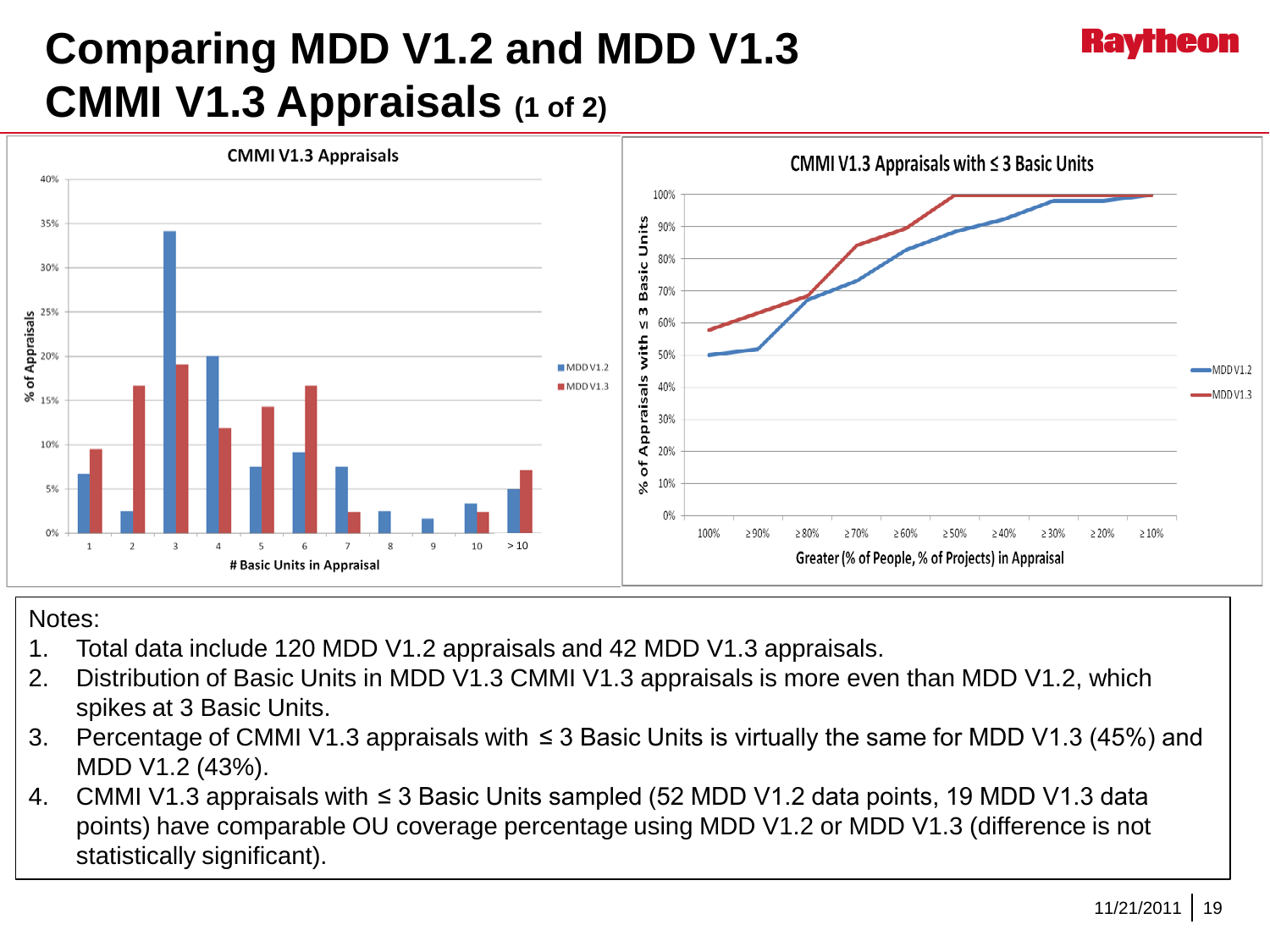#### **Comparing MDD V1.2 and MDD V1.3 CMMI V1.3 Appraisals (2 of 2)**

|                 |                   |               |               |                        | % of OU         |                               |          |
|-----------------|-------------------|---------------|---------------|------------------------|-----------------|-------------------------------|----------|
|                 | # CMMI V1.3       | # Basic Units | # Basic Units | % of OU                | <b>Projects</b> | % of OU People % of OU People |          |
|                 | <b>Appraisals</b> | (Ave.)        | (Median)      | <b>Projects (Ave.)</b> | (Median)        | (Ave.)                        | (Median) |
| <b>MDD V1.2</b> | 120               |               | $\mathbf{a}$  | 60%                    | 60%             | 63%                           | 64%      |
| <b>MDD V1.3</b> | 42                |               | 4             | 65%                    | 67%             | 67%                           | 69%      |

#### Overall Observations

- 1. Organizational Scope of CMMI V1.3 MDD V1.2 and MDD V1.3 appraisals are very similar.
	- # Basic Units included in the organizational scope are comparable.
	- Differences in % of OU projects and people included in the appraisal are not statistically significant.
- 2. The use of sampling factors in MDD V1.3 appraisals provides more insight into how the basic unit sample set was determined.
- 3. The Published Appraisal Results site provides no information on objective evidence coverage.
	- Cost differences between MDD V1.2 and MDD V1.3 appraisals cannot be determined from this analysis alone.
	- Organizational scope does not appear to be a cost driver. Impact of MDD V1.3 data coverage rules would need to be examined.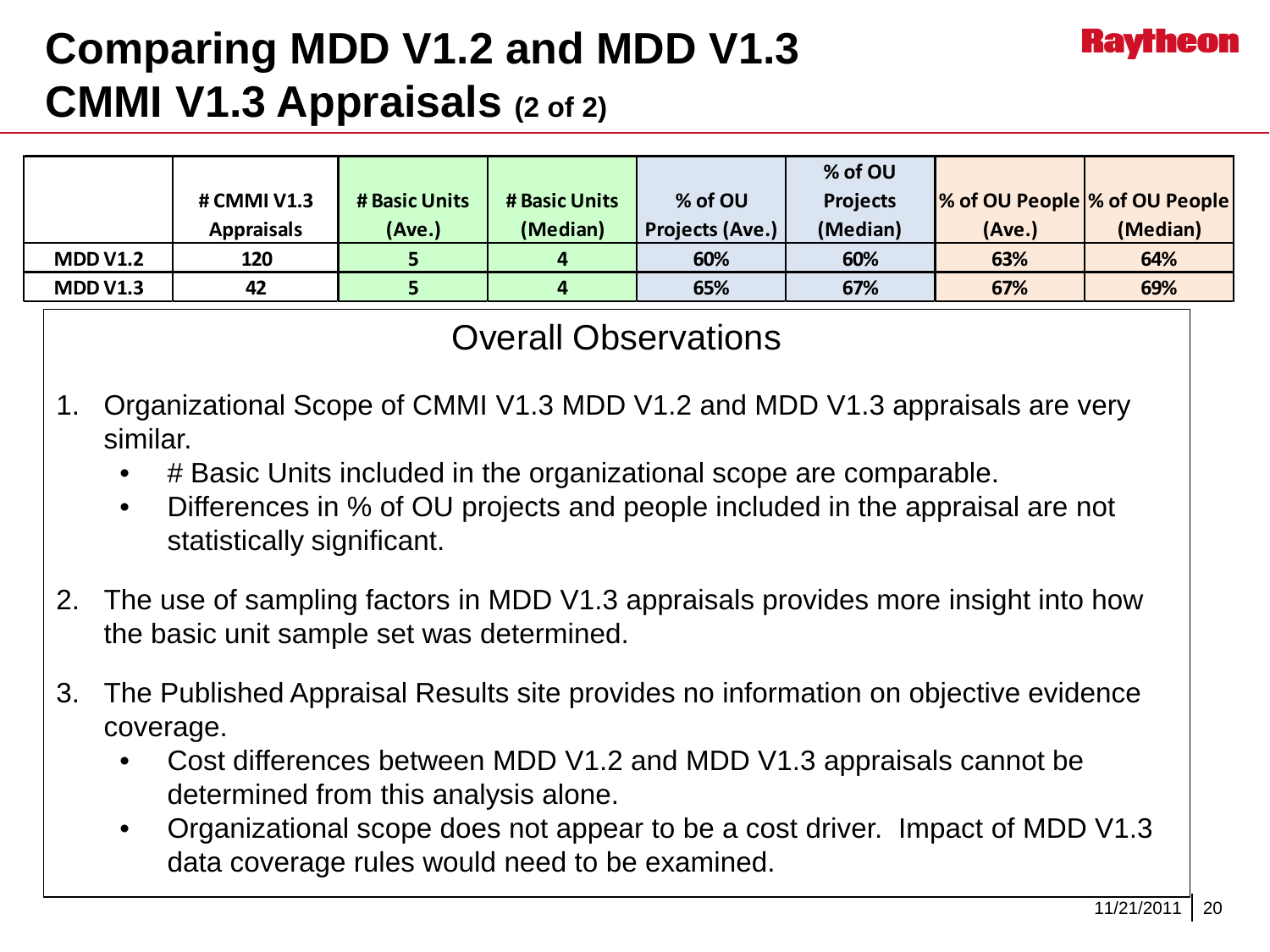

### **Coda**

Kudos to the "innovators" and "early adopters" who have used MDD V1.3, paving the way for the rest of the community!



Source: Wikipedia description of Everett Roger's *Diffusion of Innovations.*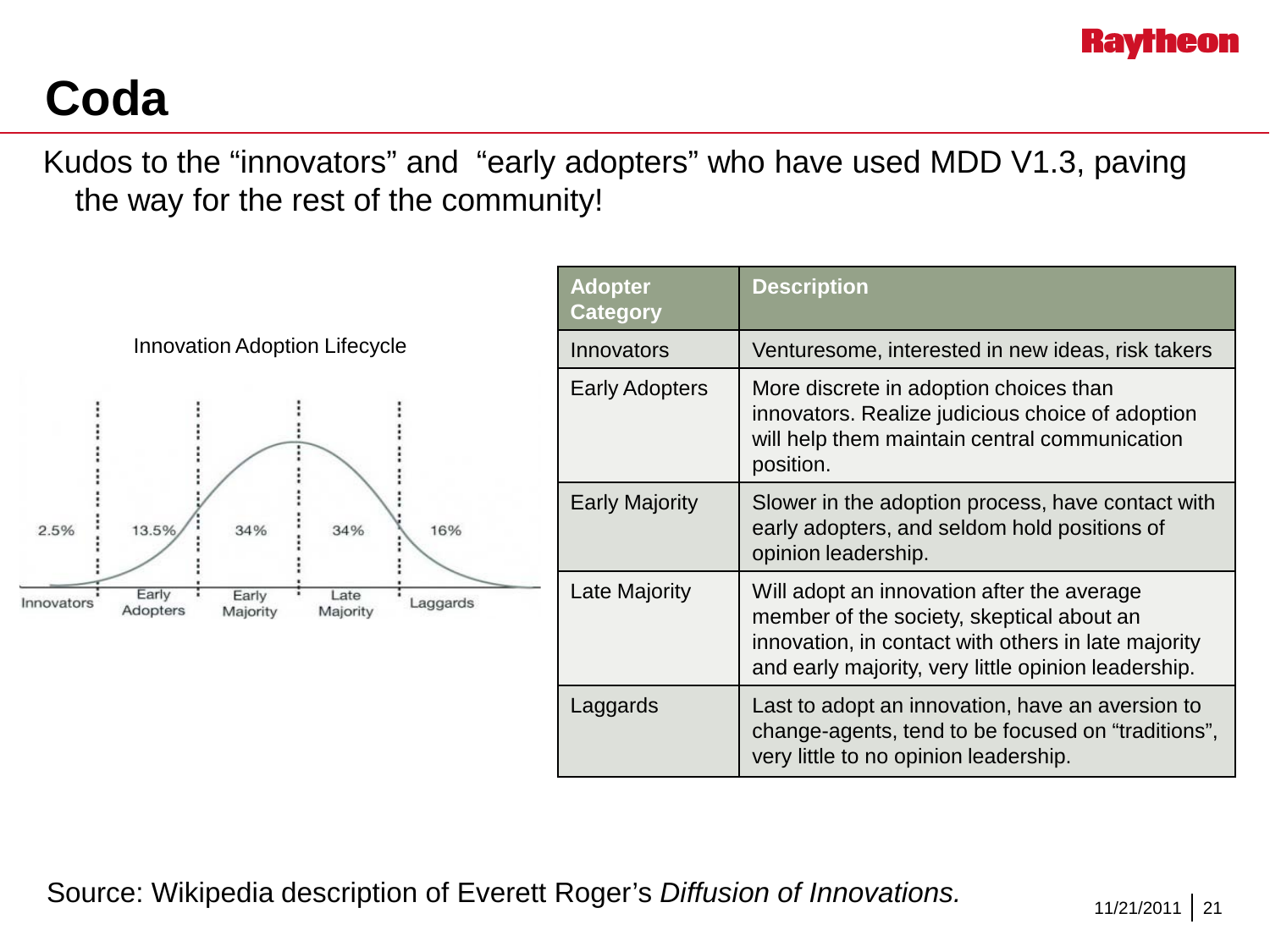

### **Questions**

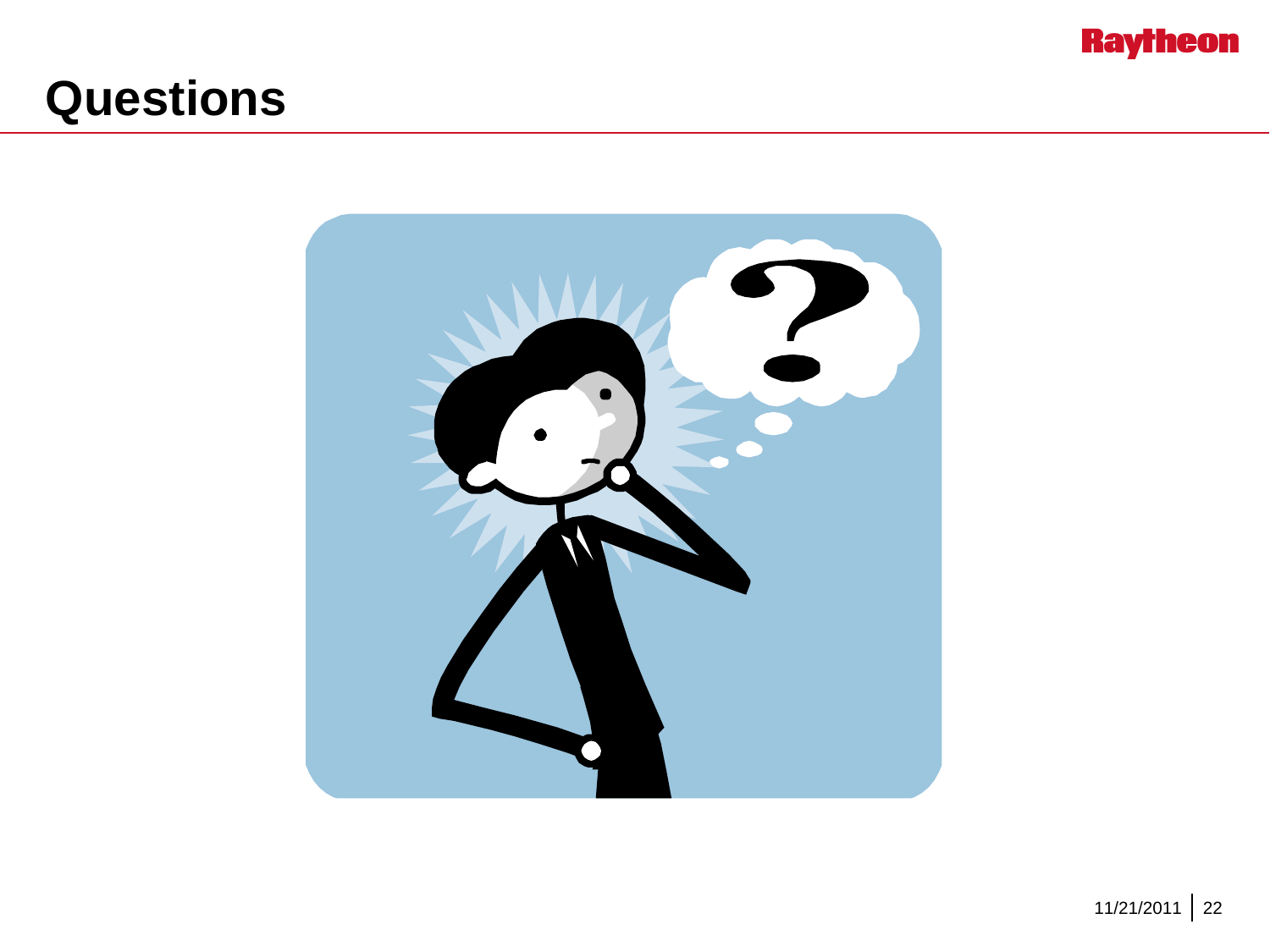

### **Contact Information**

For future questions the presenter contact information is:

Michael Campo Email: Michael\_J\_Campo@raytheon.com Phone number: 978.858.5939 Raytheon Integrated Defense Systems Tewksbury, MA 01876